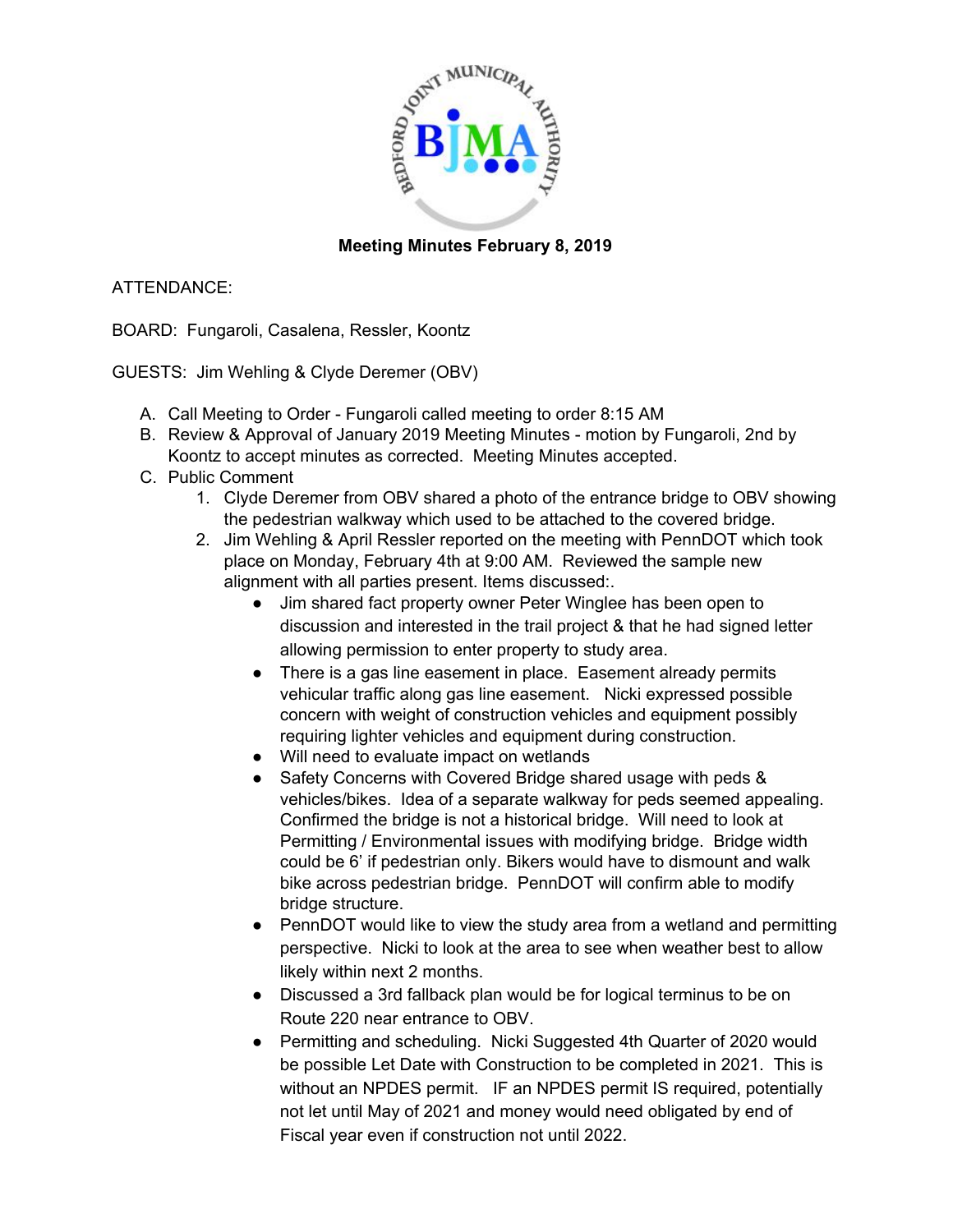- Will get initial archeological thoughts from PennDOT so Keller can determine if need use 3rd party.
- Agreed to work toward viewing study area to have issues/concerns/etc. Reviewed prior to OBV April 11th meeting at 6:00 PM so can present the proposed new alignment.
- D. Old Business
	- 1. Easements for Northern Extension Wehling reported on status. Met recently with Attorney Snyder and Kim Mearkle. Discussed Kim's concerns with access as well as proposed language. Also discussed another issue with one of the easements which Attorney Snyder is working through, as well as how to handle the abandoned alley.
	- 2. Horse Use Agreement with Omni Ressler reported no further response. Fungaroli reported John Hess is leaving Omni Bedford Springs and moving to Homestead Omni property. Ressler will reach out to John Hess to verify future contact and thank him for all his help.
	- 3. Updates Logo Fungaroli reported that Logo Number 7 was favorable by majority. Motion by Casalena to accept the new logo and 2nd by Fungaroli. Motion carried. Fungaroli to reach out to Mari Pat to obtain digital copies for use in all media moving forward..
	- 4. Website/Social Media Updates Fungaroli reported on work with Keith Landis and Charlie McClanahan.
		- Recommendation to eliminate WIX ad and register new domain of shusterwayheritagetrail.com. Cost will be \$132 for both. Motion by Ressler to proceed, 2nd by Mary Jo. Fungaroli will proceed.
		- New Target Date of 3/21/19 First day of Spring For Re-Brand Logo/Name/Website/Instagram, etc. Will give us more time to get pictures and coordinate the Press Release, etc.
	- 5. Max Schaale Eagle Scout Project. No further update at this time.
- E. New Business
	- 1. Meeting with OBV Board April 11th 6:00 PM Per Clyde plan for 30 minutes.
		- Mary Jo to reach out to OMNI for a representative-Bill Leibhold
		- Keller to attend with visual displays
		- Invite Nicki Donahoe to attend PennDOT
	- 2. Discussed Maintenance Items.
		- Opened discussion about the low level below the switchback being a concern. Proposed possibly putting a pipe under the trail for drainage in that area. Wehling to discuss with Township if willing to assist.
		- Losing some rock under Bridge 1. Will handle as part of bridge inspections when done in 2020.
		- Wehling will coordinate Maintenance Plan for the coming year. Likely will continue to have some delegated maintenance responsibilities then schedule trail "work days" as needed for additional projects.
- F. Reports of Officers
	- Vice Chairman Presented check from 1st Beat the Winter Blues event \$150.00 Contribution. Board Thanked Jim for his efforts and the donation. Next Winter Fest Event coming up in February 16th.
	- Secretary Reported Rob Hine interested in assisting with Trail Maintenance.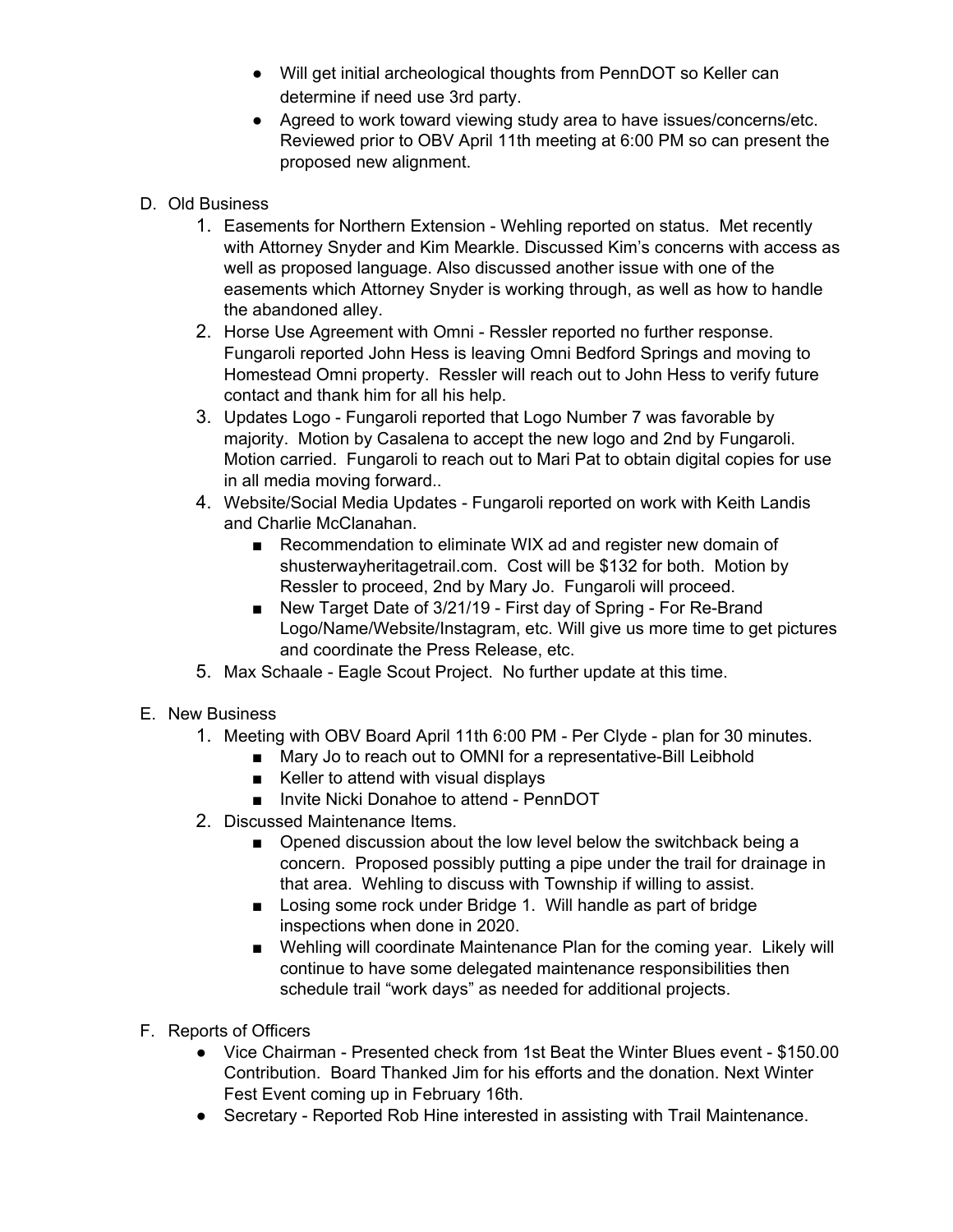- Treasurer Presented Treasurer's Report-See attached. Plaque activity was good & will now have 10 orders so will order from PS Printing. Discussed working out arrangement with PS Printing to reduce shipping costs. Donation Box contribution of \$7.00.
- Secretary- Treasurer Asked about maintenance plan coming out of winter and pre-Spring which resulted in open discussion about maintenance. .

Motion by Fungaroli to adjourn meeting at 9:20 AM. Next Meeting will be March 8th, 2019 @ 8:15 AM